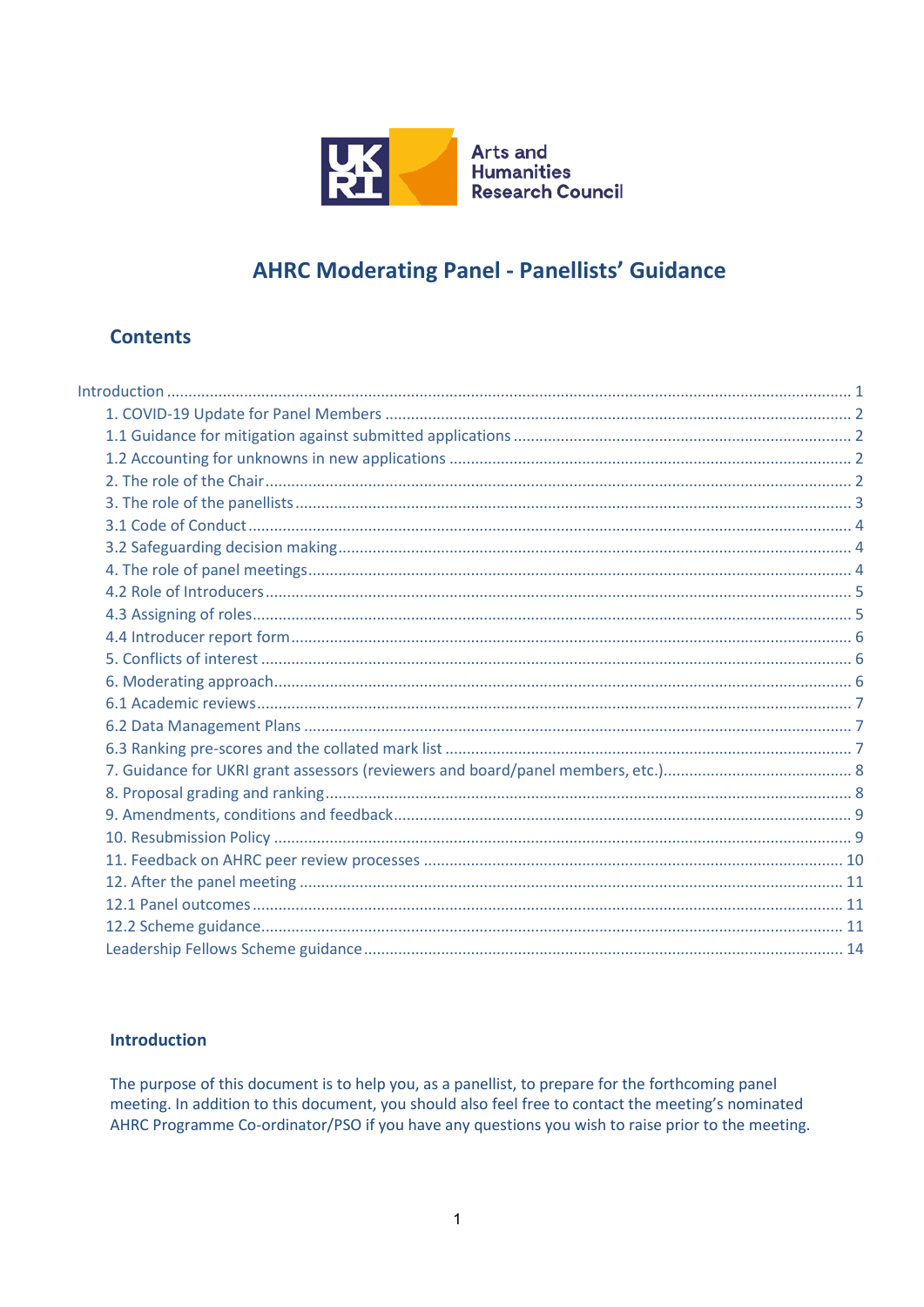#### <span id="page-1-0"></span>**1. COVID-19 Update for Panel Members**

#### <span id="page-1-1"></span>**1.1 Guidance for mitigation against submitted applications**

UKRI recognises that the COVID-19 pandemic has caused major interruptions and disruptions across our communities and are committed to ensuring that individual applicants and their wider team, including partners and networks, are not penalised for any disruption to their career(s) such as breaks and delays, disruptive working patterns and conditions, the loss of on-going work, and role changes that may have been caused by the pandemic. When undertaking your assessment of the research project, you should consider the unequal impacts of the impact that COVID-19 related disruption might have had on the track record and career development of those individuals included in the proposal, and you should focus on the capability of the applicant and their wider team to deliver the research they are proposing. Any comments made by reviewers relating to disruptions caused by the COVID-19 pandemic which negatively impact their assessment of the applicants should be disregarded.

In addition to adding text to the generic panel guidance councils may also wish to highlight the above in any briefing material which is provided to the panel chair. Council staff attending panel meetings should also be aware to look out for comments relating to these issues and to advise panels to disregard such information, if needed.

#### <span id="page-1-2"></span>**1.2 Accounting for unknowns in new applications**

UKRI acknowledges that it is a challenge for applicants to determine the future impacts of COVID-19 while the pandemic continues to evolve. Applicants have been advised that their applications should be based on the information available at the point of submission and, if applicable, the known application specific impacts of COVID-19 should be accounted for. Where known impacts have occurred, these should have been highlighted in the application, including the assumptions/information at the point of submission. Applicants were not required to include contingency plans for the potential impacts of COVID-19. Requests for travel both domestically and internationally could be included in accordance to the relevant scheme guidelines, noting the above advice.

When undertaking your assessment of the research project you should assess the project as written, noting that any changes that the project might require in the future, which arise from the COVID-19 pandemic, will be resolved as a post-award issue by UKRI if the project is successful. Potential complications related to COVID-19 should not affect your assessment or the score you give the project and you should disregard any comments made by reviewers that go against the guidance supplied by UKRI.

In addition to adding text to the generic panel guidance councils may also wish to highlight the above in any briefing material which is provided to the panel chair. Council staff attending panel meetings should also be aware to look out for comments relating to these issues and to advise panels to disregard such information, if needed.

#### <span id="page-1-3"></span>**2. The role of the Chair**

The role of the Chair is:

- to have read and familiarised him/herself with all applications.
- to have familiarised themselves with th[e UKRI Principles of Assessment and Decision Making](https://www.ukri.org/wp-content/uploads/2020/10/UKRI-07102020-PrinciplesofAssessmentandDecisionMaking.pdf)
- to oversee and to run the panel meeting.
- to set the context and tone for the meeting in terms of process and methods of working, following guidance from the AHRC's pre-meeting briefing.
- to ensure that the meeting keeps to time.
- to seek clarification of the panel's views and to ensure there is appropriate discussion, before the panel agrees a grading for each proposal.
- to rank those proposals in the funding range with a score of 6-1.
- to ensure that AHRC procedures and protocols are followed and to refer to AHRC staff for guidance when necessary.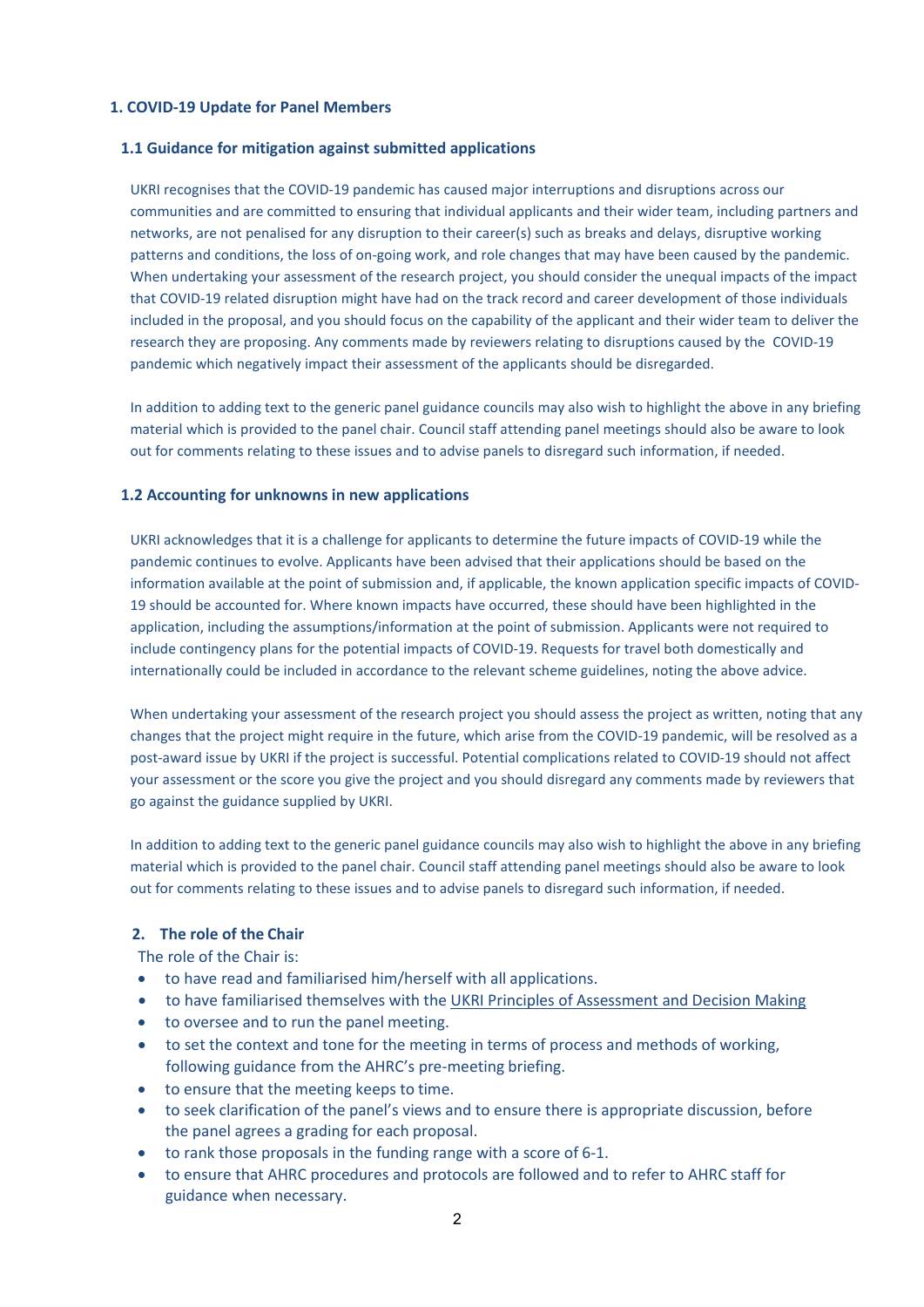- to provide final approval for feedback, invited resubmissions and conditions on awards, where necessary.
- to ensure the AHRC is provided with a final and agreed ranked list of applications.
- to ensure the discussions by the panellists stay focussed on the comments from the reviewers and the PI's response to those reviews (i.e. ensuring they do not introduce new comments or criticisms).

## <span id="page-2-0"></span>**3. The role of the panellists**

As a panellist, you will be provided with all the necessary information prior to the meeting and are expected to:

- have familiarised yourself with the guidelines and assessment criteria for the scheme.
- have familiarised yourself with the [UKRI Principles of Assessment and Decision Making](https://www.ukri.org/wp-content/uploads/2020/10/UKRI-07102020-PrinciplesofAssessmentandDecisionMaking.pdf)
- have commented on and to have graded all proposals to which you have been assigned as an introducer (Primary introducer, Secondary introducer or Supporting introducer).
- have alerted the office to any conflicts of interest you may have, including potential conflicts, not picked up by the office.
- attend the panel meeting to agree final grades and rankings for all proposals.
- agree any feedback where applicable.

In undertaking the above tasks, panellists are expected to:

- exercise their knowledge, judgement and expertise in order to reach clear, sound, evidencebased decisions.
- treat all applications as strictly confidential at all times.
- be always fair and objective, and to adhere to [Research Council Equality and Diversity Policy](http://www.ahrc.ac.uk/peerreview/resources/reviewprocess/reviewerguidance/equality-diversity/) which states that:

The UK Research Councils are committed to eliminating unlawful discrimination and promoting equality of opportunity and good relations across and between the defined equalities groups in all of their relevant functions.

Accordingly no eligible job applicant, funding applicant, employee or external stakeholder including members of the public should receive less favourable treatment on the grounds of:

- gender
- marital status
- sexual orientation
- gender re-assignment
- race
- colour
- nationality
- ethnicity or national origins
- religion or similar philosophical belief
- spent criminal conviction
- age
- disability

Equally, all proposals must be assessed on equal terms, regardless of the sex, age, and/or ethnicity of the applicant. Proposals must therefore be assessed and graded on their merits, in accordance with the criteria and the aims and objectives set for each scheme or call for funding.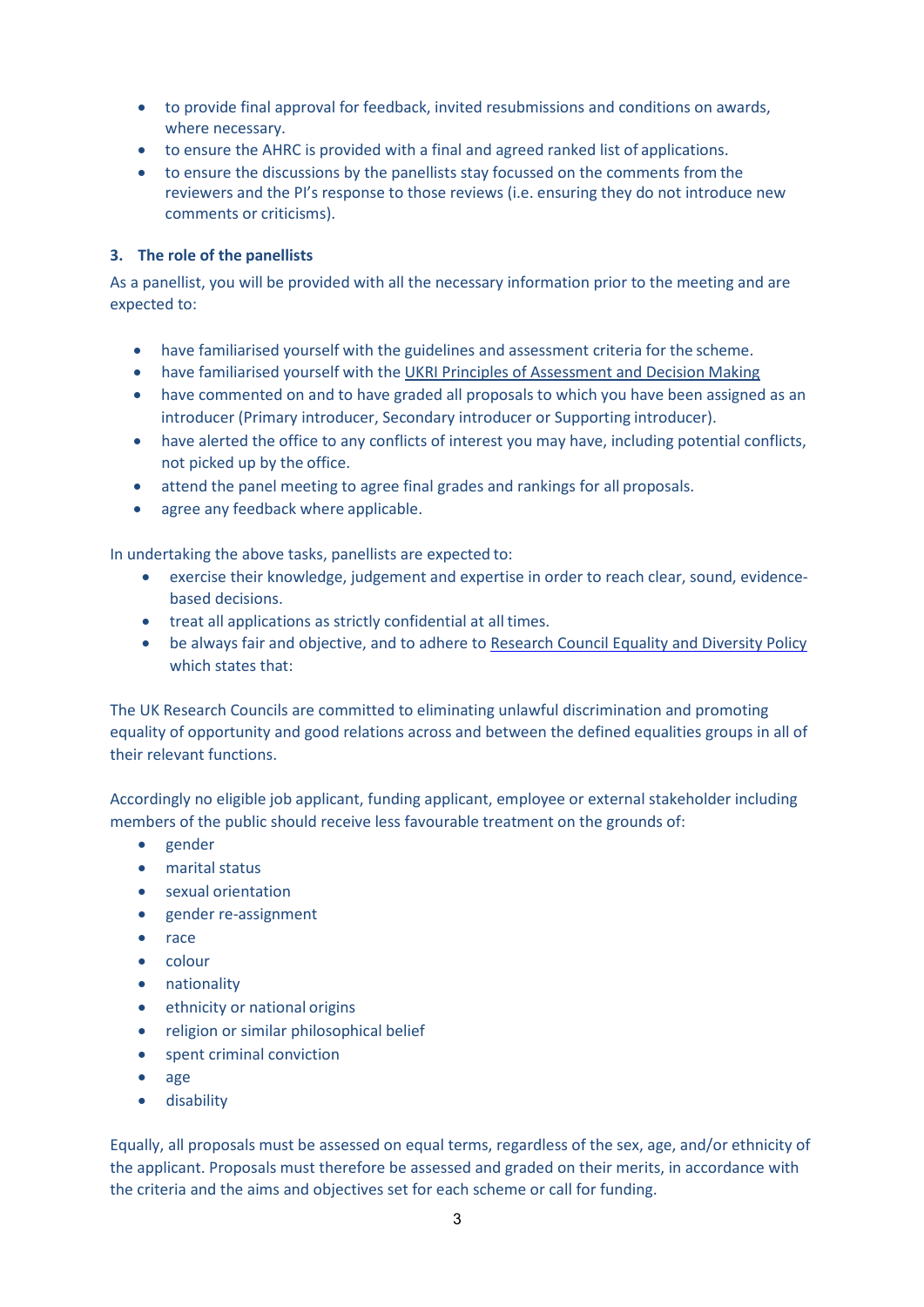#### <span id="page-3-0"></span>**3.1 Code of Conduct**

AHRC is committed to ensuring that our decision making is fair, robust, transparent and credible. We are also committed to raising awareness of and taking steps to remove the impact of unintentional bias in our systems, processes, behaviours and culture and to ensuring that our funding is not influenced by, for example, the gender of the applicant or by other protected characteristics.

#### <span id="page-3-1"></span>**3.2 Safeguarding decision making**

AHRC is committed to ensuring that those who make funding decisions recognise the factors that introduce risk into the decision making process. To do this, it is important to be aware of and take steps to remove any impact of unintentional bias in our processes, behaviours and culture. We know that pressure to make decisions, time pressures, high cognitive load and tiredness all create conditions that introduce the risk of unintentional bias.

Many of these factors could be present in the panel meeting; therefore, we ask that you are aware of this risk and safe guard the panel's recommendation by taking the actions described below:

- All proposals or nominations must be assessed on equal terms, and objectively assessed on their merits using the criteria set for each funding mechanism.
- Decisions must be evidence-based and based on all the information provided.
- Question and challenge cultural stereotypes and bias, as well as being prepared to be challenged.
- Be aware that working with a high cognitive load, with time pressures and the need to make quick decisions, creates conditions for bias which could have an impact on the research we fund.
- try to slow down the speed of your decision making, allowing sufficient time for discussion of each application.
- Reconsider the reasons for your decisions, recognising that they may be post-hoc justifications.
- Question cultural stereotypes and be open to seeing what is new and unfamiliar.
- Remember you are unlikely to be fairer and less prejudiced than the average person.
- You can detect unconscious bias more easily in others than in yourself so all panel members should feel able to call out bias when they see it.

For further information, the Royal Society has issued a Briefing and video on unconscious bias: [https://royalsociety.org/topics-policy/publications/2015/unconscious-bias/\)](https://royalsociety.org/topics-policy/publications/2015/unconscious-bias/).

Proposals are submitted to the AHRC in confidence and may contain confidential information and personal data belonging to the applicant (and other researchers named in the proposal). Please ensure therefore that all proposals are treated confidentially[, referring to the AHRC website](http://www.ahrc.ac.uk/about/policies/) for further guidance on confidentiality, data protection, and freedom of information.

## <span id="page-3-2"></span>**4. The role of panel meetings**

The purpose of panel meetings is to consider and reach final agreement on the grading and ranking of proposals and where necessary, to agree broad feedback for applicants. The ranking of proposals is based on the reports of the academic peer reviewers on the overall research quality of the proposal and the PI's response to their comments. The role of the panel members is **not** to review the proposals themselves.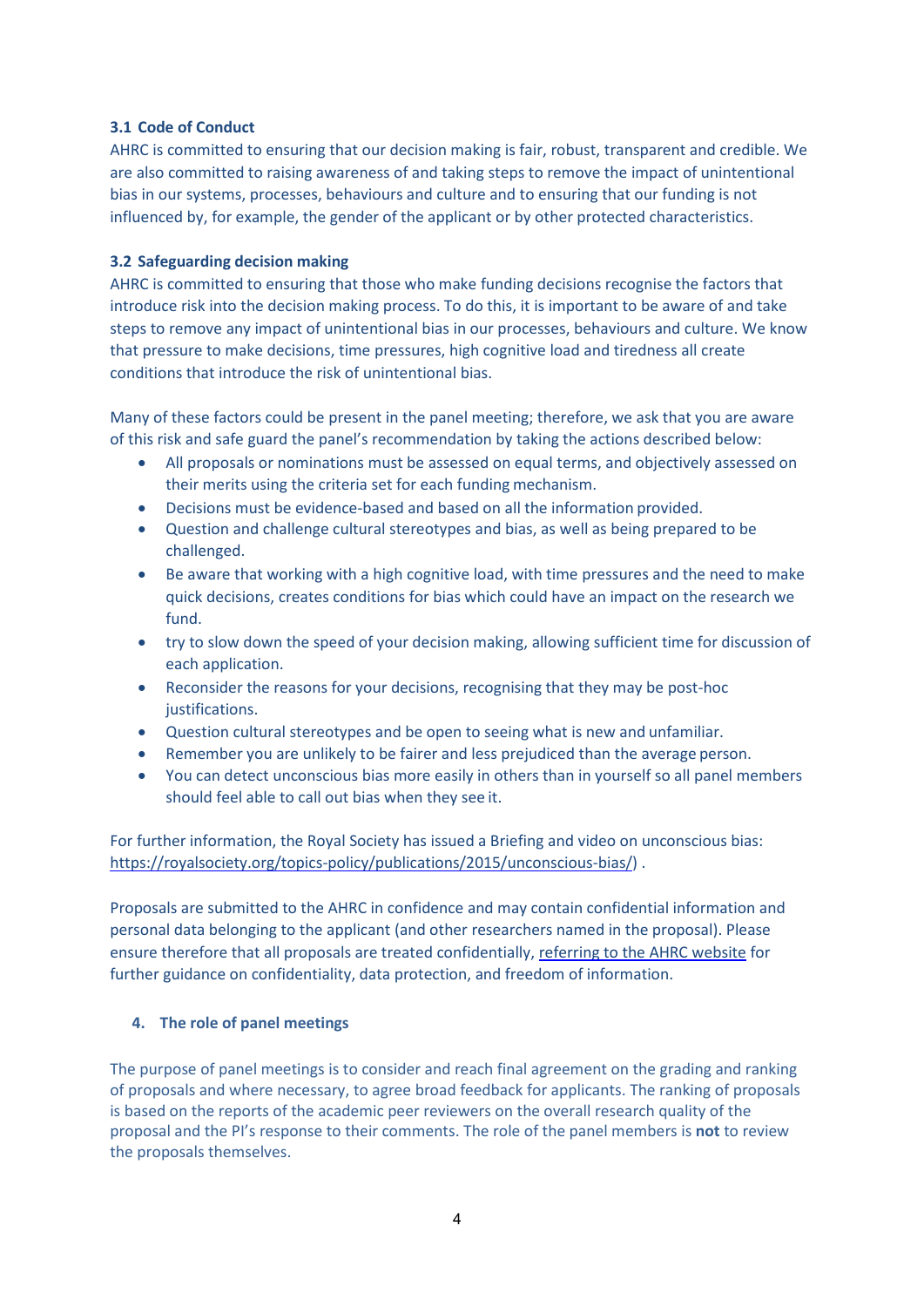The panel's ranked list is presented to AHRC Senior Management, who will make the final funding decisions. They will never overturn or alter the order of the list in making the funding decisions. The exception is applications submitted under the early career schemes for which proposals ranked lower than standard proposals may be funded.

Panel meetings also provide an opportunity for panellists to raise issues, such as the quality of peer review or the potential impact of the research proposed through the applications received to that meeting.

Comments and grades (with the exception of the final agreed grade) will not be used outside the peer review / funding decision making process, unless they are subject to specific legal requirements or to be used as the basis of feedback. The AHRC will only collect introducer forms in the case of drafting feedback and then only with the agreement of the panel.

#### <span id="page-4-0"></span>**4.1 Role of Introducers**

To assist in this meeting process, three panel members have an 'Introducer' role for each proposal and these are nominated prior to the panel meeting. Each proposal has a Primary Introducer, a Secondary Introducer and a Supporting Introducer. Introducers should lead discussion on the proposal with prepared notes and will have assigned the proposal an initial grade prior to the meeting.

Depending on each role, introducers should lead discussion on the proposal by:

- Primary Introducer give a brief one to two minute summary of the proposal to aid the panel discussion, followed by comments on the reviews and PI response to the proposal.
- Secondary Introducer avoid repetition and confine comments on the reviews and PI response to points not already covered, or where there is disagreement with the 1st Introducer.
- Supporting Introducers only introduce points not already covered by the preceding Introducers.

Prior to the meeting, you will have been given access to the applications being moderated at the meeting via the Peer Review Extranet; these will have accompanying academic reviews and replies received from applicants in response to their reviews ('PI Responses'), as well as any additional information regarding the proposals to be considered.

All proposals should have three academic reviews and a Data Management Plan (except for Research Networking proposals which have no Data Management Plan and only 2 reviews) attached to them, but some may not have the PI response to the reviews. This will be because the PI Response is either still outstanding or has not been received. You will be forwarded any outstanding PI responses as soon as they are available or advised if the PI does not wish to supply a PI response.

#### **4.2 Assigning of roles**

<span id="page-4-1"></span>From the Peer Review Extranet you can download the introducers' list which sets out your assigned roles for any of the proposals for which you have one of the three introducer roles, along with any additional information regarding the proposals to be considered.

As you will be aware, within a single panel it is not possible to achieve total coverage of the full range of subjects and the wide diversity of applications submitted to the AHRC. Therefore, you may have been assigned some proposals that do not lie within your precise area of subject expertise. The primary activity that moderating panels are being asked to perform is to consider the content of the peer reviews provided; therefore a precise subject expertise is not needed.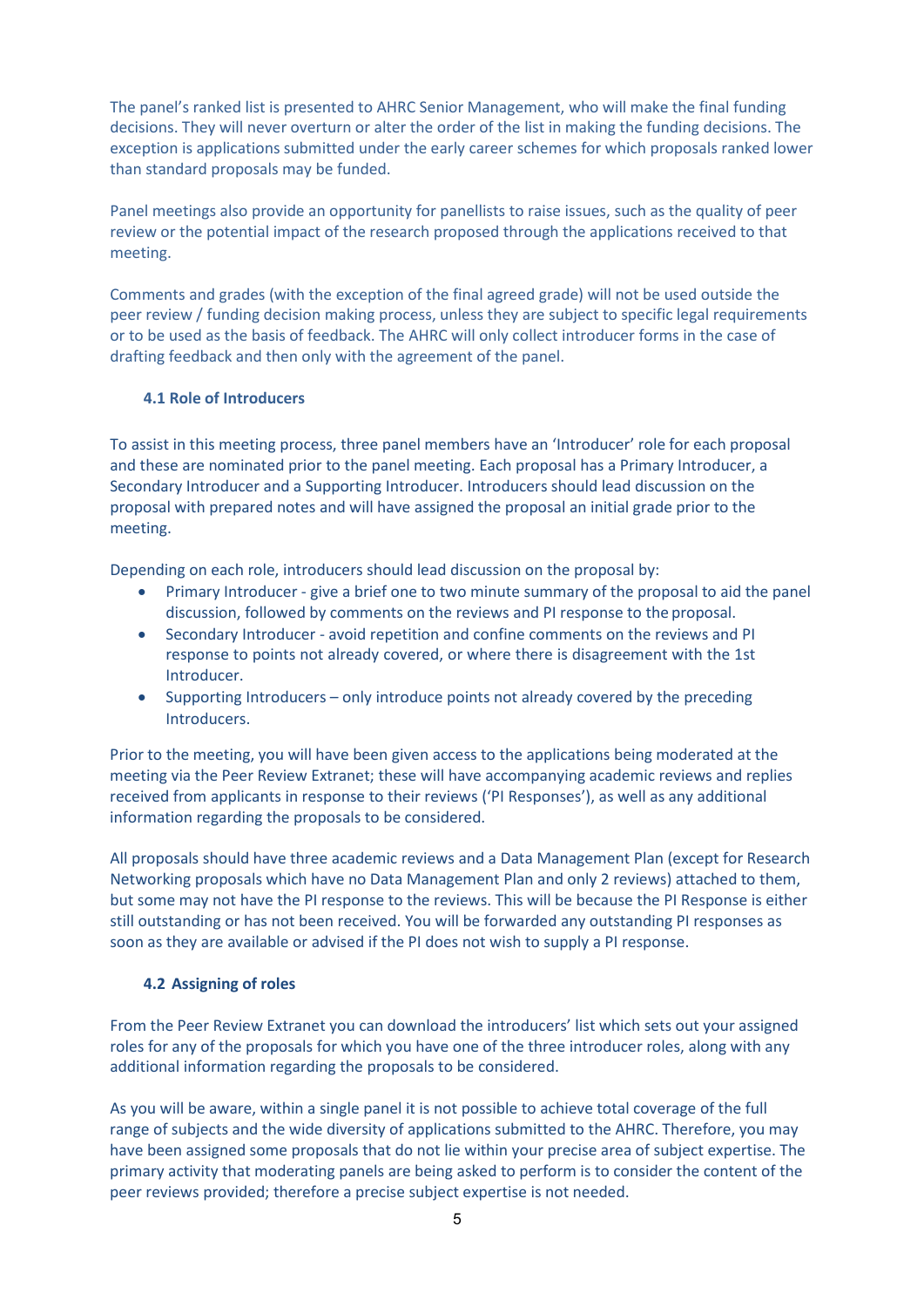You will be required to consider whether an applicant's response provides a convincing rebuttal of any conceptual misunderstandings or factual errors in the peer reviews. In doing this, you should be guided by your experience as both a reviewer and as a researcher.

You are asked to read as many proposals as you can as this greatly aids discussion at the meeting. For the proposals that have been assigned to you as introducer, you **must** read these proposals, the reviews and PI responses and then consider the reviewers' comments and the PI's responses to the reviews. The academic grade descriptors are detailed in Appendices A or B (depending on the scheme). These should be used to assign a grade to the proposals and your notes should contain your rationale for assigning that grade.

## **4.3 Introducer report form**

<span id="page-5-0"></span>We recommend you complete an introducer's report form for each proposal for which you have been assigned the role of Introducer. Although the form only act as an aide memoire at the panel meeting (it does not need to be submitted prior to the meeting), it will help structure your comments effectively. You should assign the proposal a grade  $6 - 1$ ; please refer to the grade descriptors (see Appendix A/B). If you decide not to use the form, we would encourage you to still follow the structure for your comments.

Before completing the introducer form you should check whether the proposal has an outstanding PI Response and tailor your comments accordingly.

## **5. Conflicts of interest**

<span id="page-5-1"></span>It is vital that panel members are seen to be completely impartial at all stages of the review process.

Panel members (including the Chair) should not therefore, take part in the assessment of any proposal where a conflict of interest could be construed. If you think you might have a conflict, as in the examples on th[e AHRC website, p](http://www.ahrc.ac.uk/peerreview/resources/reviewprocess/reviewerguidance/conflictsofinterest/)lease inform the staff member responsible for your panel at the earliest possible opportunity.

If anyone is in conflict with a proposal, s/he will be required to leave the room whilst the proposal is being discussed. All panellists are permitted to be present for the ranking of all proposals; however, for any proposal where a conflict has been identified, the panel member cannot be present if the application is discussed again in detail. Should discussion need to take place, the panel member who is in conflict with the proposal should leave the room again.

## **6. Moderating approach**

<span id="page-5-2"></span>In considering proposals, panellists must ensure that their judgements are based solely on the aims and criteria for the scheme and the information that is provided in the application form, the reviews, and the PI's response to these, where received.

Panel members should not allow private knowledge of the applicant or the proposed research to influence their judgement; panellists are expected to decline invitations to sit on a panel if their private views, knowledge or relations will affect the judgement of applications.

Should panellists appear to be providing their own assessment of an application, rather than moderating the reviews and PI response, the Chair assisted by the AHRC representative will direct the discussion back to moderation.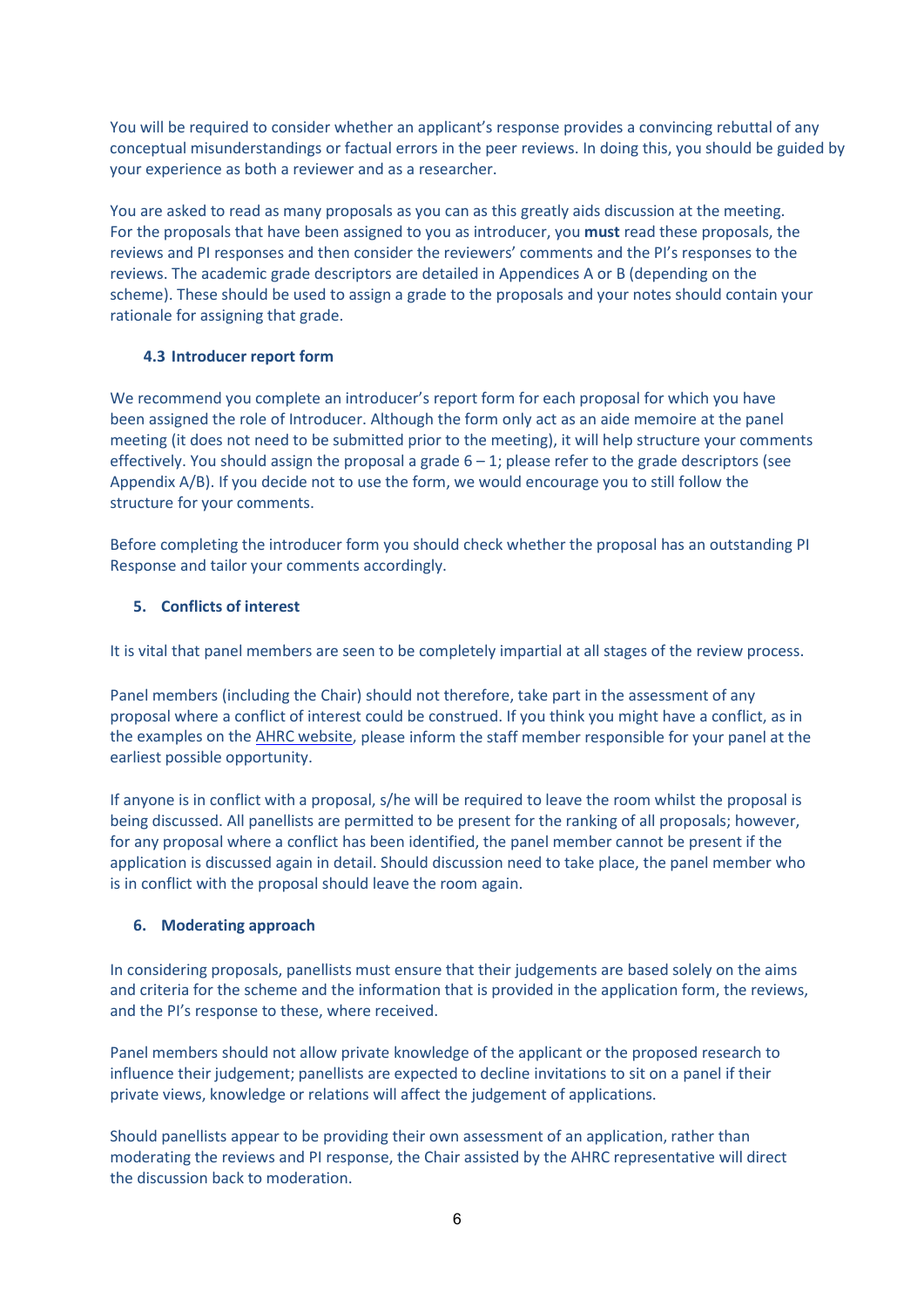#### <span id="page-6-0"></span>**6.1 Academic reviews**

In order to fully understand the quality and content of the reviews you should familiarise yourself with the aims and objectives of the relevant scheme in our [Research Funding Guide.](http://www.ahrc.ac.uk/funding/research/researchfundingguide/)

When considering the academic reviewers' comments, you are advised to use a 'compare and contrast' approach to identify consistencies and/or contradictions in the reviews and to note on the Introducer form any significant issues. Points to note in particular are:

- any important issues identified by the reviewers which the PI has failed to address in their PI Response form.
- any discrepancies between reviewers' comments.
- any comments on the general level of resource requested (e.g. when requested resources are considered excessive or inappropriate).
- any specific feedback that may need to be provided to the applicant.
- where the reviewers' comments were of insufficient quality to help in the decision.

You are advised to pay particular attention to the reviewers' comments rather than grades; grades are not always consistent with the comments, especially around the margins of a particular grade, e.g. one reviewer may think of an application as a 'high 4', but another will think of it as a 'low5'.

All costs that are considered justified as reasonable for the research proposed are allowable and should be accepted. Any observation should therefore be restricted to where the **reviewers** have specifically commented on inappropriate, unjustified or excessive costs and the PI has not satisfactorily responded to these comments. Comments on the justification can only be considered for:

- 'directly incurred' costs.
- the level of investigators' effort (i.e. the time they are spending on the project).
- 'other directly allocated' costs (except charge out costs for departmental technicians and administrative services).

#### **6.2 Data Management Plans**

<span id="page-6-1"></span>All proposals except Research Networking proposals should have a Data Management Plan (DMP). This should outline the project's approach to managing data. By submitting an application, applicants are confirming their institution has considered and met a number of points listed in the Research Funding Guide.

Reviewers are asked to consider and comment on whether the DMP is appropriate for the research project being proposed and if they would expect to see anything differernt and if overall the data plan seems feasible, sensible, appropriate and valid.

As a panellist you are asked to moderate if these points have been taken into consideration by the reviewers and if any concerns have been addressed by the PI.

#### **6.3 Ranking pre-scores and the collated mark list**

<span id="page-6-2"></span>One week prior to the panel meeting the AHRC will collect ranking pre-scores from all introducers (Primary, Secondary and Supporting). Introducers should use the Meeting Record provided on the Extranet to list their indicative ranking pre-scores. Once you have listed all your pre-scores on the Meeting Record, please upload it to the Extranet. The AHRC will then produce the collated Meeting Record with all introducers' pre-scores for the Chair to use at the panel meeting. It is important this is completed in good time before the meeting; this enables the Chair to preview scores before the meeting and steer the meeting effectively in terms of time allocated per application.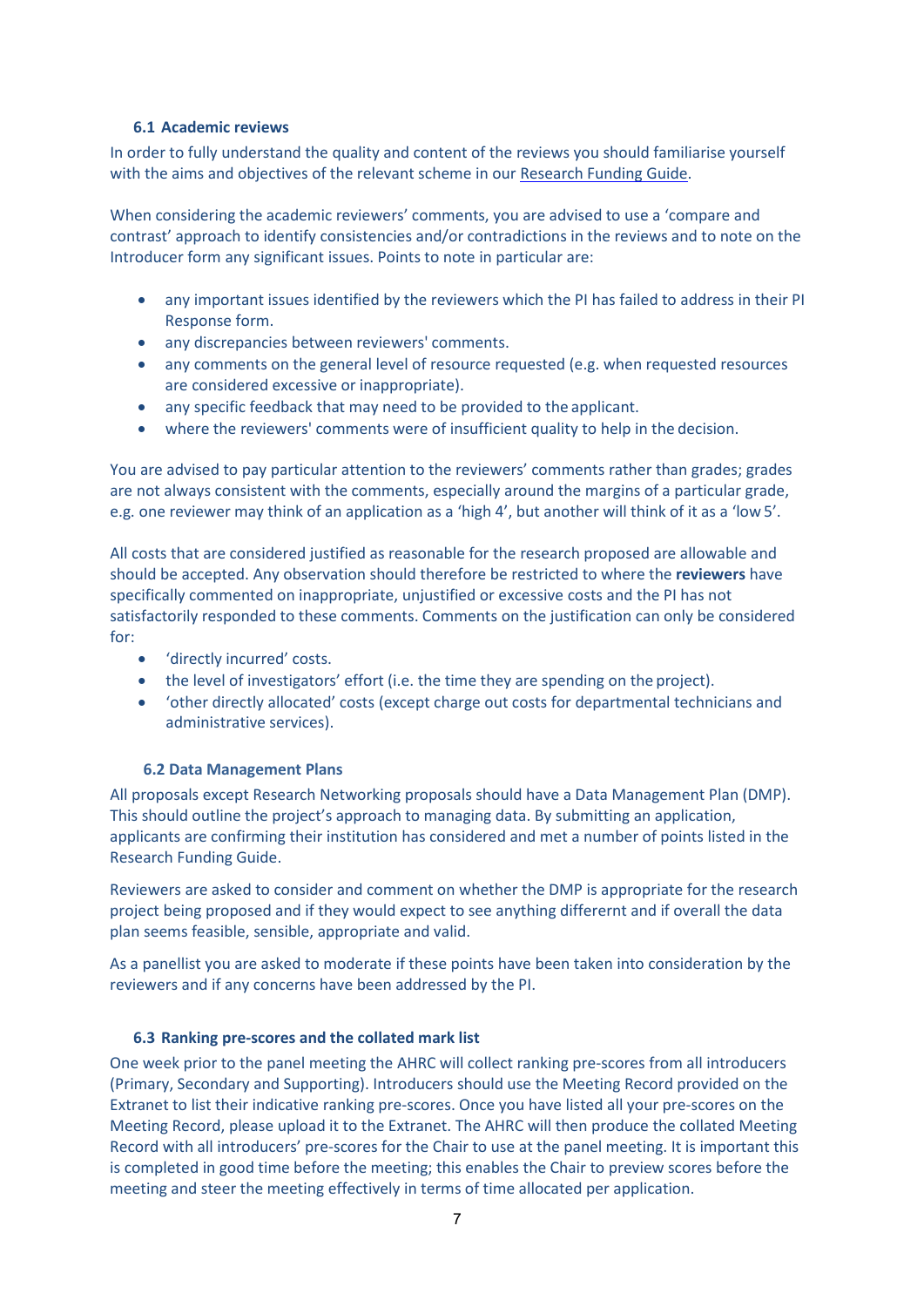#### <span id="page-7-0"></span>**7. Guidance for UKRI grant assessors (reviewers and board/panel members, etc.)**

We are committed to support the recommendations and principles set out by the San Francisco Declaration on Research Assessment (DORA; https://sfdora.org/read/). You should not use journalbased metrics, such as journal impact factors, as a surrogate measure of the quality of individual research articles, to assess an investigator's contributions, or to make funding decisions.

For the purpose of research assessment, please consider the value and impact of all research outputs (including datasets, software, inventions, patents, preprints, other commercial activities, etc.) in addition to research publications. You should consider a broad range of impact measures including qualitative indicators of research impact, such as influence on policy and practice.

The content of a paper is more important than publication metrics, or the identity of the journal, in which it was published, especially for early-stage investigators. Therefore, you should not use journal impact factor (or any hierarchy of journals), conference rankings and metrics such as the H-index or i10-index when assessing UKRI grants.

We encourage you to challenge research assessment practices that rely inappropriately on journal impact factors or conference rankings and promote and teach best practice that focuses on the value and influence of specific research outputs. If you are unsure about DORA, please speak to the panel convener or the panel chair.

#### <span id="page-7-1"></span>**8. Proposal grading and ranking**

Regardless of whether you are Primary, Secondary or Supporting Introducer or not assigned to a proposal which you have read, it is acceptable to begin to think about a relative 'rank' for proposals which you have graded similarly. This will help you gauge how you think applications might fare against each other when ranking during the panel meeting.

The Panel as a whole will agree an overall grade from 6-1 for each proposal, reached through discussion of the proposals – taking into account the Introducers' initial grades and comments, alongside the comments of the panel as a whole. The overall grade will be used in determining the proposal's relative ranking.

The panel should rank proposals relative to one another as they proceed through the meeting. For most panels panellists should use decimals or high/mid/low when allocating grades if they have a high number of proposals to rank e.g. 5.5 or 5 mid. At the end of the meeting, the panel will review the ranking list before finally agreeing the ranked order. Proposals graded 3, 2 or 1 do not need to be ranked.

AHRC does not use averages or 'weighted grades'; in determining the grade, you need to weigh up all the information that has been provided and make a judgement as to the appropriate grade. The descriptors will be available in the meeting, should you need to refer back to them at any point in the discussion.

All proposals need to be graded but only those graded 4 or above should be ranked. Using a decimal grading system for proposals is an effective and efficient mechanism for the ranking of proposals. Introducers should assign a decimal grade to each proposal with a view to the panel agreeing a final decimal grade. This allows the introducers to indicate the strength of their grading. For example, a good 4 might become a 4.6, a weak 5 a 5.1, and an excellent 6 a 6.8 (this is essentially a more nuanced version of high/medium/low). As the meeting progresses, it is permissible to revisit the earlier decimal places in light of the discussion on other applications. The key thing is to make sure that the grade and its descriptor fit the quality of the proposal i.e. a proposal graded '4' fulfils the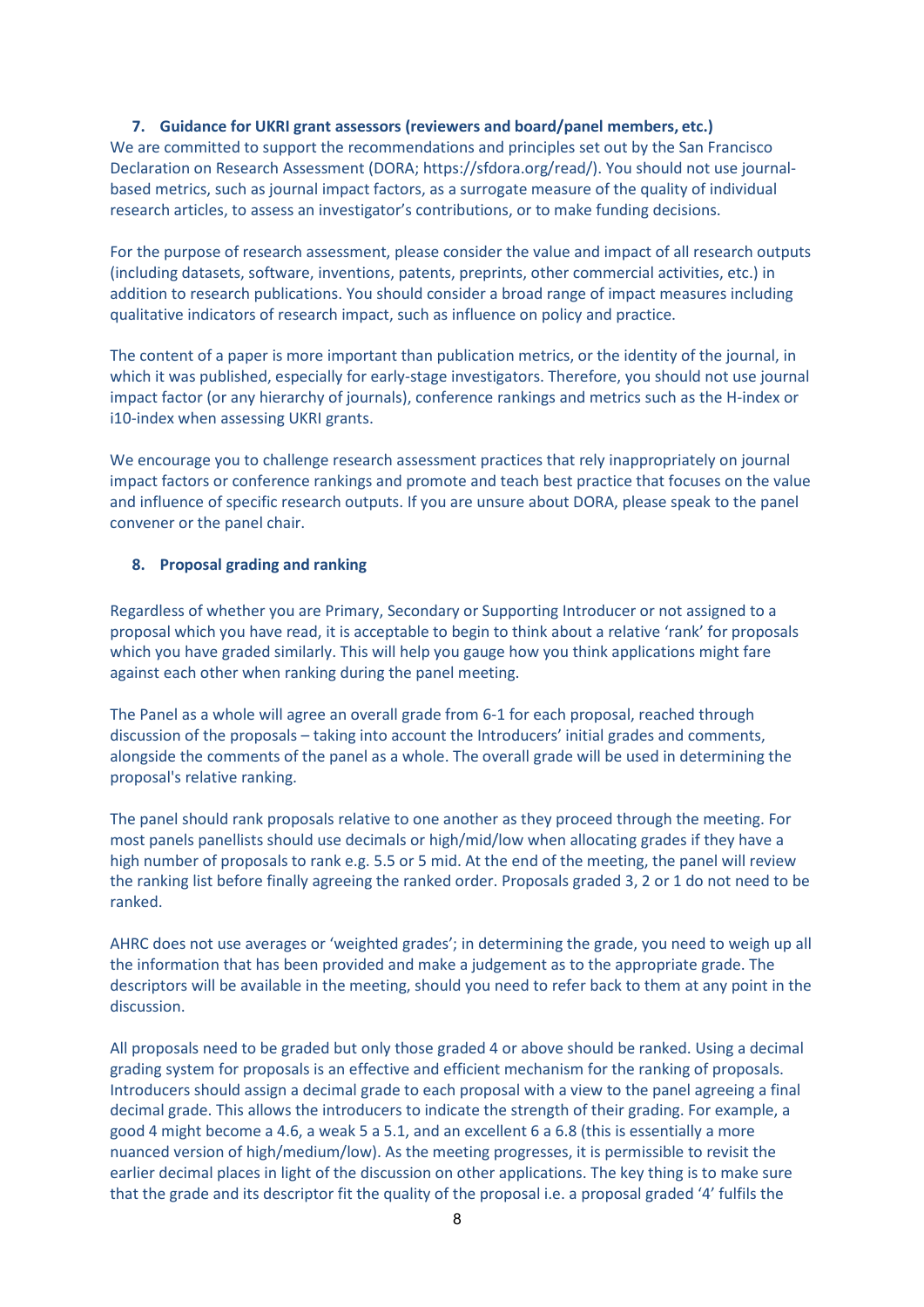criteria for a grade of 4, and that the panel is content with the ranked order of the proposals.

Importantly, the decimal grading is a mechanism to aid the ranking of proposals and it is only the final agreed grade which will be fed back to the applicant.

Please remember to bring with you to the panel meeting:

- all the applications, reviews and PI responses.
- introducer forms for all proposals where you are Primary, Secondary or Supoprting Introducer, if you have used them.

#### <span id="page-8-0"></span>**9. Amendments, conditions and feedback**

The panel can make recommendations on individual proposals based on panellists' comments, for the AHRC to take forward, for example:

- Costings: the panel may make adjustments to the costs identified in proposals prior to making awards, if the assessors are clear that the case has not been made for thecosts.
- Conditions: the panel can suggest conditions, based on reviewers' comments, for the AHRC to impose on the award. These could either be conditions that need to be met before an award is confirmed OR a requirement that the condition be met during the undertaking of the project. Once the award holder has advised the AHRC that they have met the conditions imposed for the award to be granted, the AHRC will expect the Chair or a designated panel member to advise on whether they are satisfied the conditions have beenmet.
- Feedback: The panel can decide to provide feedback if the application is likely to be successful and it wishes to highlight some advice from the panel, but where it is not significant enough to be made a condition of the award.

Any feedback for both successful and unsuccessful applications should be agreed in principle by the panel at the meeting, providing either specific text, or a clear set of bullet points, with the final text of the feedback being agreed by the Chair before being communicated back to the applicant.

#### <span id="page-8-1"></span>**10. Resubmission Policy**

Resubmission of unsuccessful applications is no longer permitted except in very particular circumstances, where the panel may exceptionally decide to invite the applicant to resubmit the proposal.

This will happen only where the panel identifies an application of exceptional potential and can identify specific changes to the application that could significantly enhance its competitiveness. In this case, the panel does not need to agree a grade for the application, but it will need to agree specific feedback – based on the panellists' comments - to be provided to the applicant.

In order for a proposal to be invited for resubmission the panel should satisfy itself that it meets all of the following criteria:

• the core research ideas and approach are original, innovative and exciting and the proposal has outstanding, transformative potential. It has clear potential to secure a grading of 6 if the identified weaknesses can be satisfactorily addressed.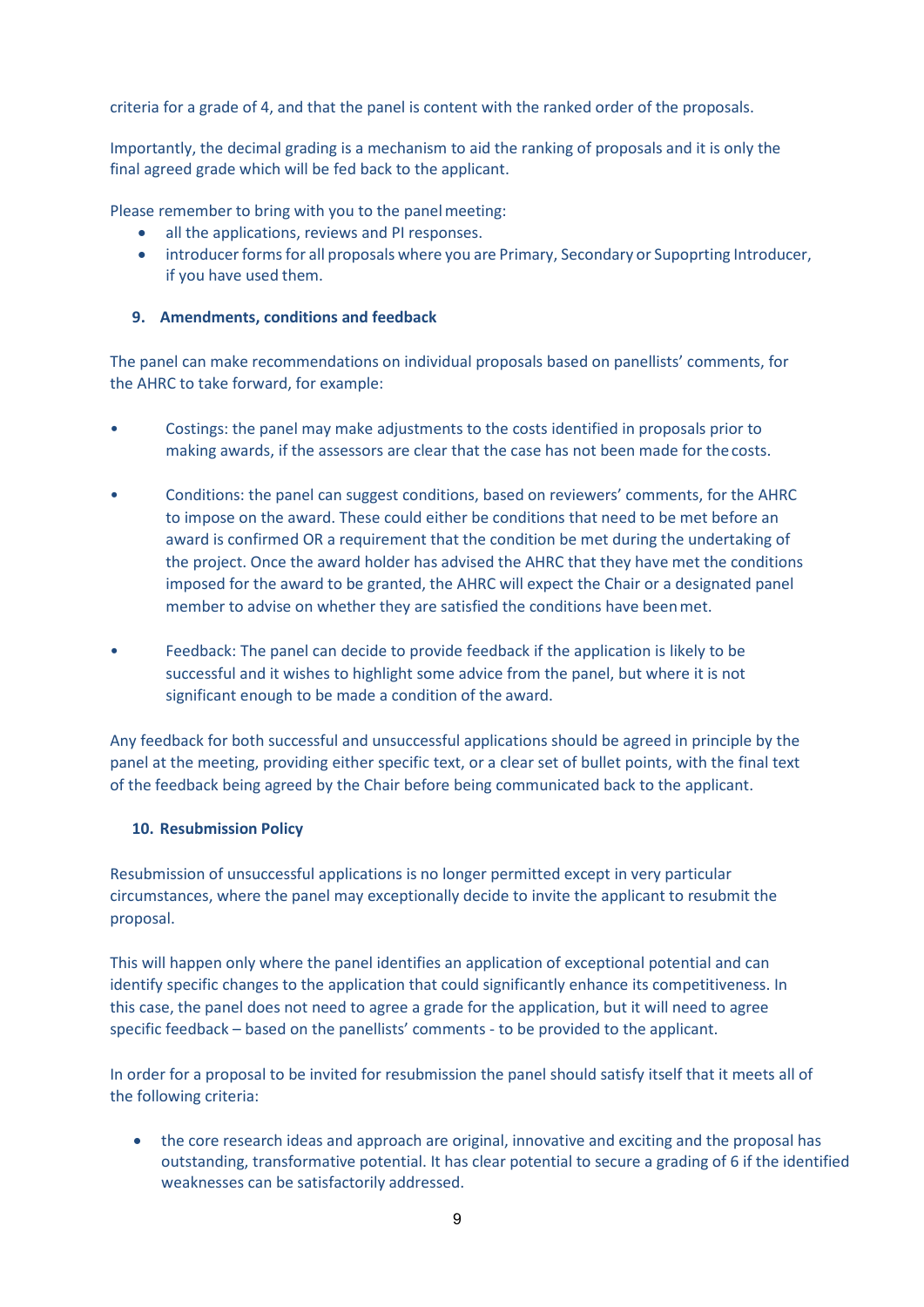- there should be clear potential for the revised proposal to significantly increase its overall grading and priority for funding.
- the panel should be confident that issues identified in deeming a proposal to be unfundable can be addressed through resubmission and that these are surmountable. This does not necessarily mean that the panel is able to identify how this will be achieved, just that they are confident that it is possible (the PI response may also be taken into account in this context).
- the issues should be of sufficient scale and significance that they could not have been adequately addressed through the PI response or through the use of conditions. Requested changes should be of sufficient scale to require the proposal to go through the full peer review and panel moderation process.
- the panel must be able to provide clear guidance on the key issue or issues which need to be addressed in any resubmission, referring to peer reviewers' comments and PI responses as appropriate.

We would normally expect invited resubmissions to be used in instances where the panel considers the proposed research to be particularly challenging, novel, complex, adventurous or risky and where it may be difficult to get everything right first time, or where the peer review process reveals issues or challenges that might have been difficult for the applicants to have anticipated in preparing the proposal (an example might be a development which has happened since the proposal was submitted in terms of new or recently published research or a change in 'real world' conditions affecting the project).

When invited resubmissions are submitted they will be assessed in the usual way in competition with all other proposals.

Invited resubmissions should not be used:

- where the identified weaknesses relate to under-development, poor presentation or other problems relating to the preparation of the proposal, which could reasonably have been expected to be addressed in submitting a proposal of this kind.
- for proposals where the core ideas, rationale and foundations, aims and focus or overall design of the project need substantial re-working, since such radically revised proposals could be submitted as a significantly re-worked new proposal rather than as a resubmission.

In addition, there are schemes/calls where invited resubmission is not an option due to the particular nature of the scheme/call, i.e. because the call is a one off and there will be no further rounds under which to submit applications. In such cases the panel may wish to consider the possibility of a conditional award (as detailed above), where appropriate.

## <span id="page-9-0"></span>**11. Feedback on AHRC peer review processes**

Should the panel have any feedback on the AHRC peer review process and/or documentation, this can be discussed and recorded once all applications have been assigned a final grade and ranked. If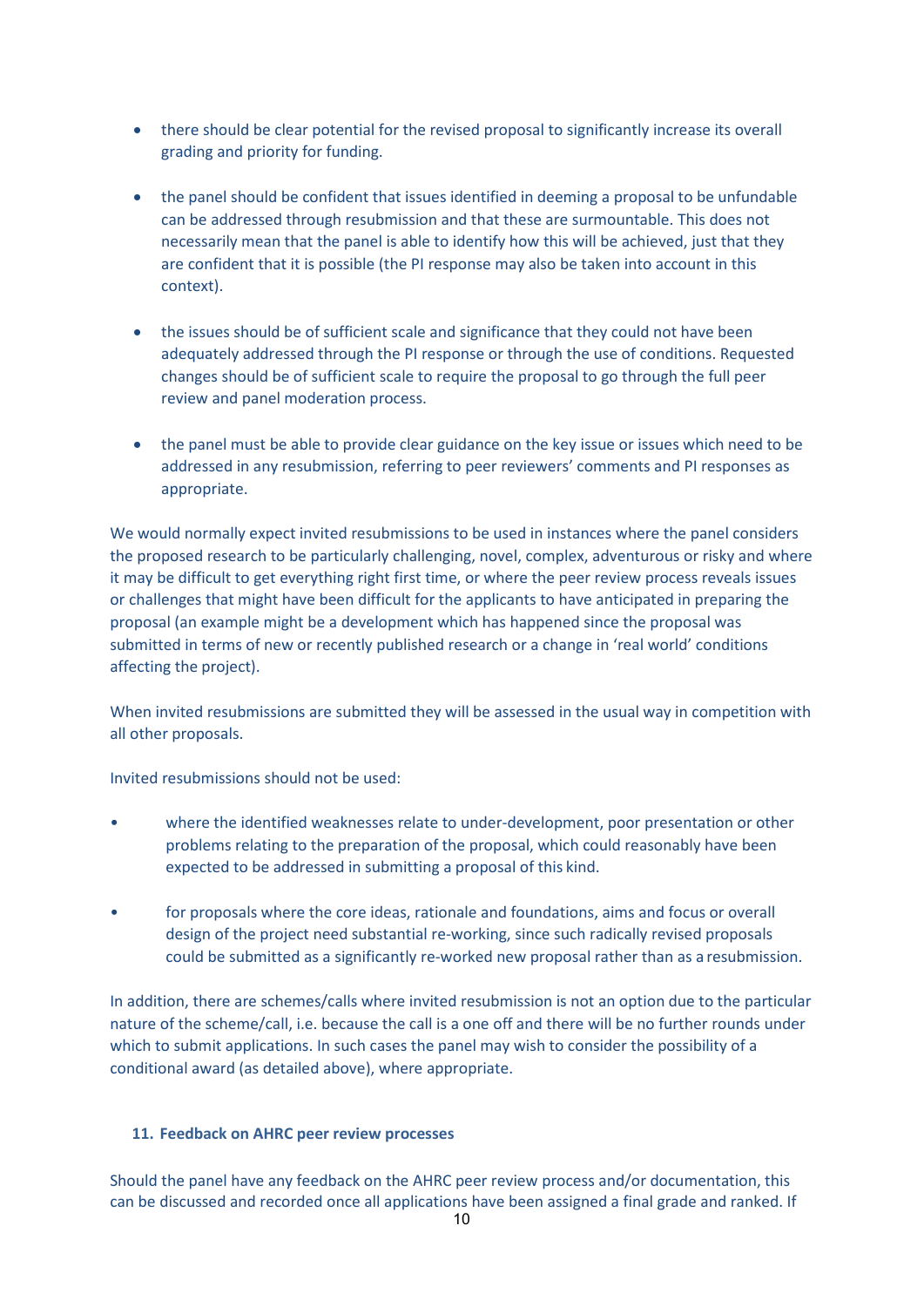there is not sufficient time to discuss this at the end of the meeting, the chair may collect and collate any comments from panellists via email before forwarding them to an AHRC officer. These will be formally recorded and used by the AHRC to inform the future development of peer review processes.

## <span id="page-10-0"></span>**12. After the panel meeting**

After the panel meetings, the final funding decisions will be made by the AHRC on the basis of the ranked list provided and the level of funding available. It is, therefore, vital that panel members do not divulge or discuss panel meeting outcomes with individuals outside the meeting. Maintaining confidentiality is paramount.

All announcements of outcomes and funding decisions will be made by the AHRC. Any panel member who is asked directly for feedback by applicants should refuse and advise applicants to direct all such requests to the AHRC.

You will be asked to leave any hard copies of the documents at the panel meeting but, following the meeting, you must delete all e-copies that you have created.

#### <span id="page-10-1"></span>**12.1 Panel outcomes**

<span id="page-10-2"></span>Panellists can find the final funding decisions in relation to their pane[l on the AHRC web site.](http://www.ahrc.ac.uk/funding/research/paneloutcomes/)

#### **12.2 Scheme guidance**

Please refer to the [Research Funding Guide f](http://www.ahrc.ac.uk/documents/guides/research-funding-guide/)or guidance about the AHRC schemes.

| Appendix A. Research Grants Scheme grading scale |  |  |  |
|--------------------------------------------------|--|--|--|
|                                                  |  |  |  |

| <b>Score</b>   | <b>Description</b>                                                                    | <b>Definition</b>                                                                                                                                                                                                                                                                                                                                                                                      |  |
|----------------|---------------------------------------------------------------------------------------|--------------------------------------------------------------------------------------------------------------------------------------------------------------------------------------------------------------------------------------------------------------------------------------------------------------------------------------------------------------------------------------------------------|--|
| 6              | <b>Exceptional</b><br>Should be funded as a<br>matter of the very<br>highest priority | Work that is at the leading edge internationally, in all of the<br>assessment criteria - scholarship, originality, quality and<br>significance, and meets the majority of them to an exceptional level.<br>Likely to have a significant impact on the field.<br>The proposal's evidence and justification are fully and consistently<br>provided and management arrangements are clear and convincing. |  |
| 5              | <b>Excellent</b><br>Should be funded as a<br>matter of priority                       | Work that is internationally excellent in all of the assessment criteria<br>- scholarship, originality, quality and significance, and meets them<br>to an excellent level. Will answer important questions in the field.<br>The proposal's evidence and justification are fully and consistently<br>provided and management arrangements are clear and convincing.                                     |  |
| $\overline{4}$ | <b>Very Good</b><br>Worthy of<br>consideration for<br>funding                         | Work that demonstrates high international standards of scholarship,<br>originality, quality and significance. Will advance the field of<br>research.<br>It meets all assessment criteria.<br>The proposal's evidence and justification are good and management<br>arrangements are clear and sound.                                                                                                    |  |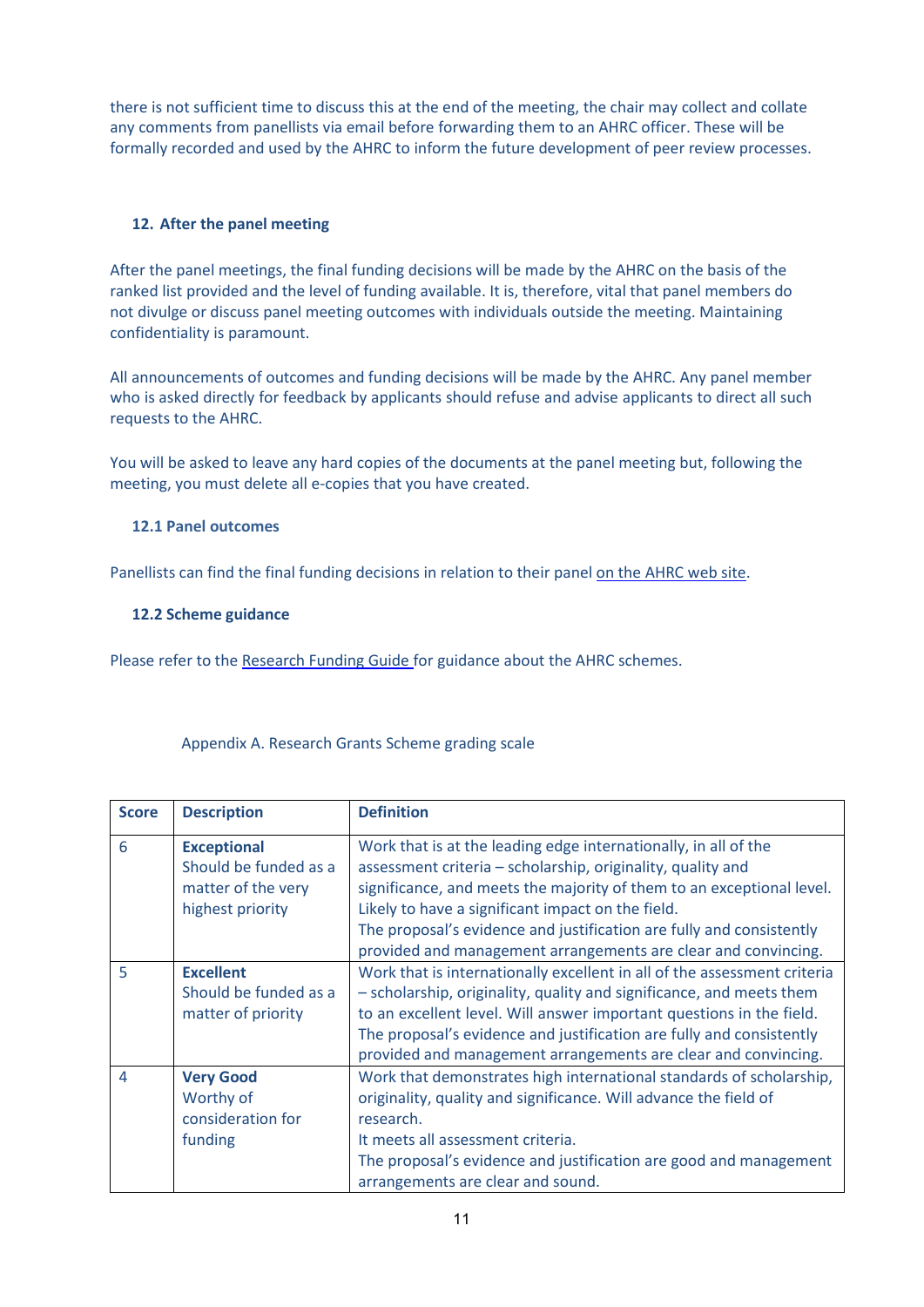| $\overline{3}$ | <b>Satisfactory</b><br>In a competitive<br>context, the proposal<br>is not considered of<br>sufficient priority to<br>recommend for<br>funding | Work that is satisfactory in terms of scholarship and quality but<br>lacking in international competitiveness. It is limited in terms of<br>originality, innovation and significance and its contribution to the<br>research field.<br>It meets minimum requirements in terms of the assessment criteria<br>and the proposal's evidence and justification are adequate overall.                                                   |
|----------------|------------------------------------------------------------------------------------------------------------------------------------------------|-----------------------------------------------------------------------------------------------------------------------------------------------------------------------------------------------------------------------------------------------------------------------------------------------------------------------------------------------------------------------------------------------------------------------------------|
| $\overline{2}$ | <b>Not Competitive</b><br>Not recommended for<br>funding                                                                                       | Work that is of inconsistent quality with some strengths, innovative<br>ideas and good components, but has significant weaknesses or flaws<br>in its conceptualisation, design, methodology and management.<br>Unlikely to advance the field significantly.<br>It does not meet all scheme assessment criteria.                                                                                                                   |
| 1              | <b>Unfundable</b><br>Not suitable for<br>funding                                                                                               | A proposal that has an unsatisfactory level of originality, quality and<br>significance. Has limited potential to advance research within the<br>field and may be unconvincing in terms of its management<br>arrangements or capacity to deliver proposed activities, especially<br>for the amount of funding being sought. Unlikely to advance the<br>field.<br>It falls short of meeting the assessment criteria for the scheme |

## **Research Grants Scheme guidance**

Please refer to the [Research Funding Guide, s](http://www.ahrc.ac.uk/documents/guides/research-funding-guide/)ections 1.1-1.2.4 for guidance about the Research Grants Scheme.

## Appendix B. Leadership Fellows Scheme Grading Scale

| Grade   Description | <b>Definition</b> |
|---------------------|-------------------|
|                     |                   |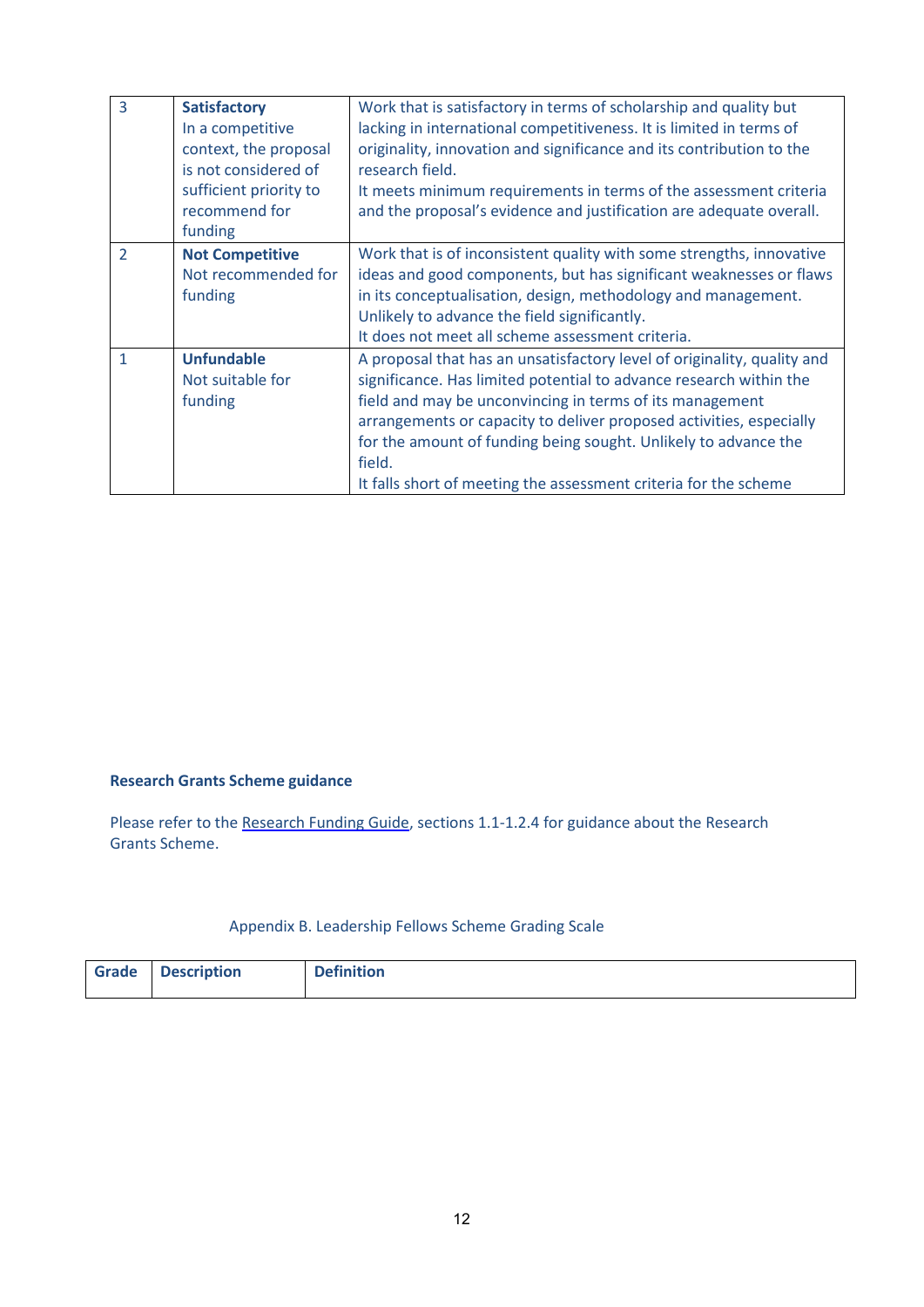| 6 | <b>Exceptional</b><br>Should be funded<br>as a matter of the<br>very highest<br>priority                           | An outstanding proposal that is world-leading in all of the following:<br>scholarship, originality, quality and significance. It fully meets all the<br>assessment criteria for the scheme and excels in many or all of these.<br>It provides full and consistent evidence and justification for the proposal and<br>management arrangements are clear and convincing.<br>A convincing case is made that the proposed Fellowship has outstanding<br>leadership and transformational potential, commensurate with the<br>applicant's career stage.<br>A proposal will only be scored at this level if both the research and<br>leadership elements of the proposal are considered to be at this level.                      |
|---|--------------------------------------------------------------------------------------------------------------------|----------------------------------------------------------------------------------------------------------------------------------------------------------------------------------------------------------------------------------------------------------------------------------------------------------------------------------------------------------------------------------------------------------------------------------------------------------------------------------------------------------------------------------------------------------------------------------------------------------------------------------------------------------------------------------------------------------------------------|
| 5 | <b>Excellent</b><br>Should be funded<br>as a matter of<br>priority                                                 | A proposal that is internationally excellent in all of the following:<br>scholarship, originality, quality and significance.<br>It fully meets or surpasses all the assessment criteria for the scheme.<br>It provides full and consistent evidence and justification for the proposal,<br>demonstrates strong institutional support and management arrangements<br>are clear and convincing.<br>A convincing case is made that the proposed Fellowship has excellent<br>leadership and transformational potential, commensurate with the<br>applicant's career stage.<br>A proposal will only be scored at this level if both the research and<br>leadership elements of the proposal are considered to be at this level. |
| 4 | <b>Very Good</b><br>Worthy of<br>consideration for<br>funding                                                      | A very good proposal demonstrating high international standards of<br>scholarship, originality, quality and significance.<br>It meets all the assessment criteria for the scheme.<br>It provides good evidence and justification for the proposal and<br>management arrangements are clear and sound.<br>A convincing case is made that the proposed Fellowship has leadership and<br>transformational potential, commensurate with the applicant's career stage.<br>A proposal will only be scored at this level if both the research and<br>leadership elements of the proposal are considered to be at this level.                                                                                                      |
| 3 | <b>Satisfactory</b><br>In a competitive<br>context, the<br>proposal is not<br>considered of<br>sufficient priority | A satisfactory proposal in terms of the overall standard of scholarship and<br>quality, but which is not internationally competitive and/or does not make a<br>fully convincing case that the proposed Fellowship has significant leadership<br>and/or transformational potential, commensurate with the applicant's<br>career stage and/or which is more limited in terms of originality/innovation,<br>significance and/or its contribution to the research field.                                                                                                                                                                                                                                                       |